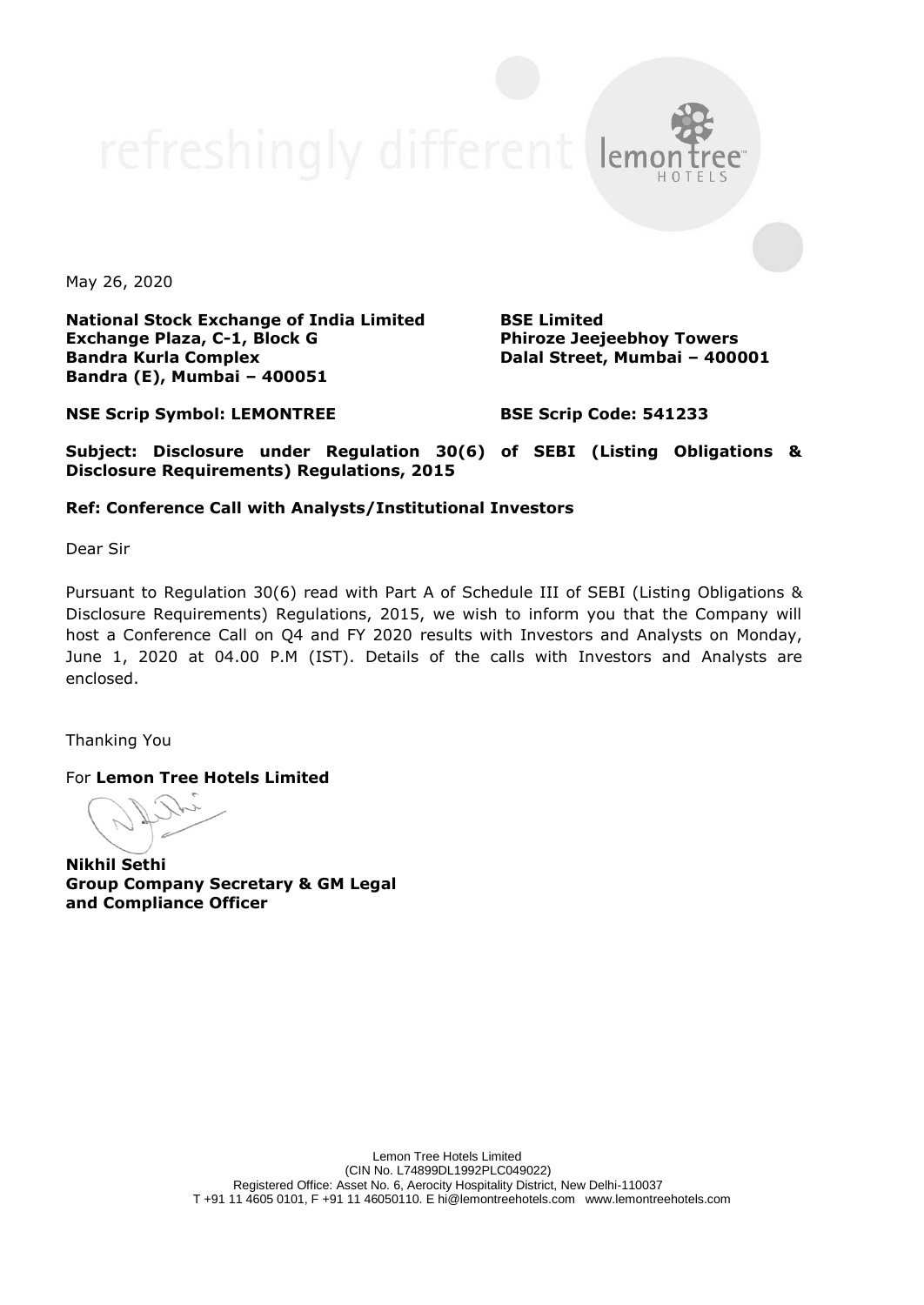

# **Lemon Tree Hotels Ltd Q4& FY20 Earnings Conference Call scheduled on Monday, 1st June, 2020 at 4:00 PM IST**

Lemon Tree Hotels (LTH) will organize a conference call for investors and analysts on **Monday, 1st**

**June, 2020 at 4:00 PM IST.**

The senior management team will represent LTH on the call.

The conference call will be initiated with a brief management discussion on the Q4&FY20 results to be declared on Friday, 29<sup>th</sup>May, 2020 followed by an interactive Question & Answer session.

| Timing                     | 4:00 PM IST on Monday, 1st June, 2020      |
|----------------------------|--------------------------------------------|
| <b>Conference dial-in</b>  |                                            |
| Primary number             | $+91$ 22 6280 1141 / $+91$ 22 7115 8042    |
| Local access number        | +91 70456 71221 (Available all over India) |
| Singapore Toll Free Number | 800 101 2045                               |
| Hong Kong Toll FreeNumber  | 800 964 448                                |
| <b>USA Toll FreeNumber</b> | 18667462133                                |
| UK Toll FreeNumber         | 0 808 101 1573                             |

## **Details of the conference call are as follows:**

*Please dial-in 5 minutes prior to the scheduled start to ensure that you are connected to the call on time.*